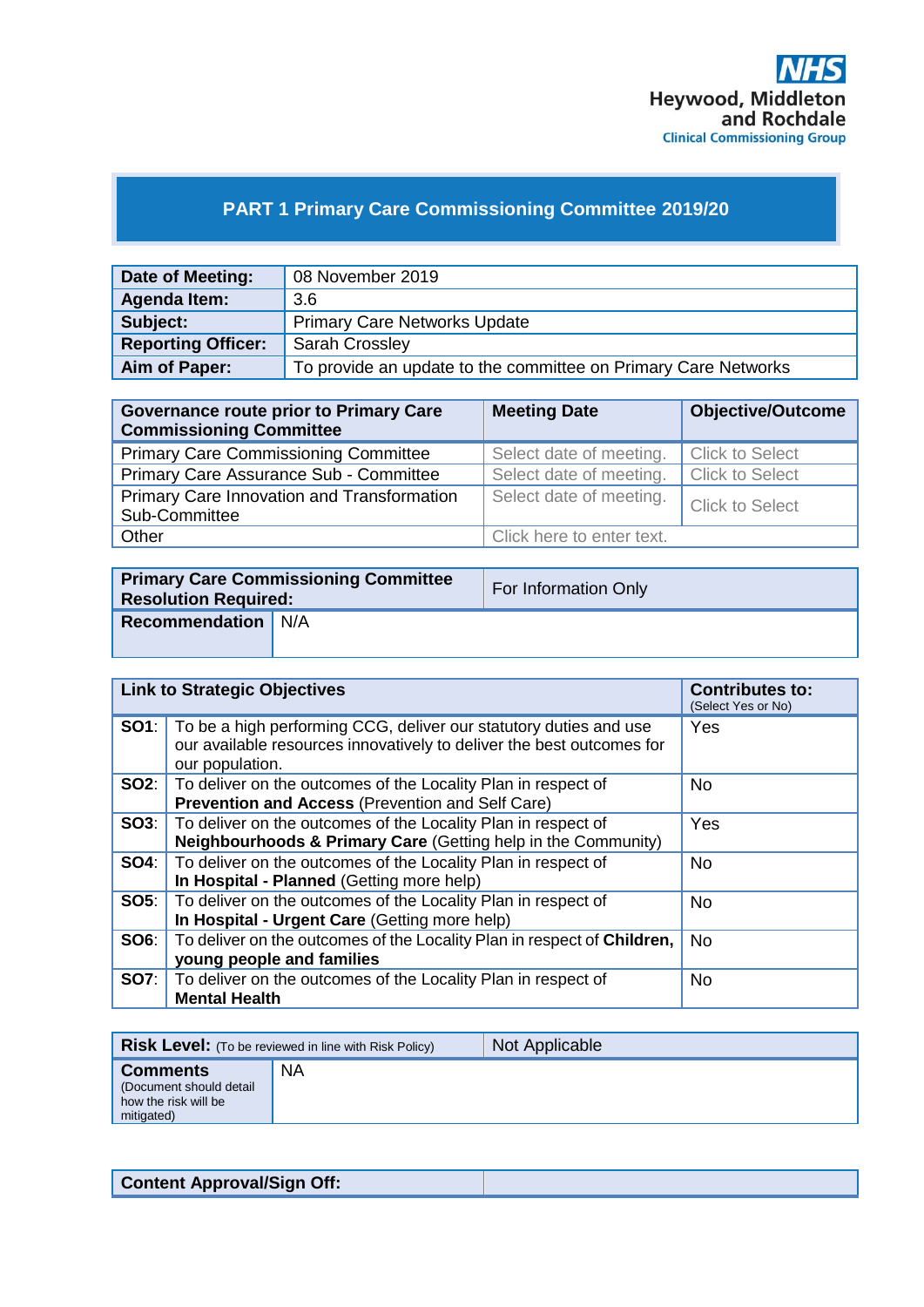Hevwood, Midd and Rochdale

**Clinical Commissioning Group** 

| The contents of this paper have been<br>reviewed and approved by: | Head of Primary Care, Sarah Crossley |
|-------------------------------------------------------------------|--------------------------------------|
| <b>Clinical Content signed off by:</b>                            | Not applicable                       |
| Financial content signed off by:                                  | Not Applicable                       |

|                                                       | <b>Completed:</b> |
|-------------------------------------------------------|-------------------|
| Clinical Engagement taken place                       | Not Applicable    |
| Patient and Public Involvement                        | Not Applicable    |
| <b>Patient Data Impact Assessment</b>                 | Not Applicable    |
| Equality Analysis / Human Rights Assessment completed | Not Applicable    |

#### **Executive Summary**

Primary Care Networks (PCNs) have been implemented across Heywood, Middleton and Rochdale (HMR) since July 2019. There are six across the borough providing 100% coverage of HMR population. They are;

- Rochdale North
- **The Bridge**
- Canal Side
- Heywood
- Middleton
- **Pennines**

All networks are working to the DES specification and below is an update on the activities to date across the borough.

#### **Primary Care Network Development**

As part of network development, networks have been asked to complete a maturity matrix. It is designed to support networks in coming together around a shared sense of purpose, identify where they are in their journey of development and consider how they can build on existing improvements. It also intended to support networks as they develop their future plans and ambitions by developing proactive and integrated approach to best meet the health and care needs of their populations.

All six networks are in the process of completing the maturity matrix and once finalised this will be shared in detail. An initial baseline summary has been undertaken between the CCG and Clinical Directors of each of the networks to

The matrix is divided into 5 development themes. The network then have option to self-assess themselves across 4 developments steps. The first step is foundation followed but steps 1 , 2 and 3. An initial baseline summary has been undertaken between the CCG and Clinical Directors of each of the networks and each network assessed themselves as foundation level for each theme at this point in time. Although some networks are already on track to achieve some of the indicators that are included under step 1 in some themes.

As part of the development of Primary Care Networks (PCNs), Greater Manchester is in receipt of £2.3m funding to support the development of PCNs. National guidance has been developed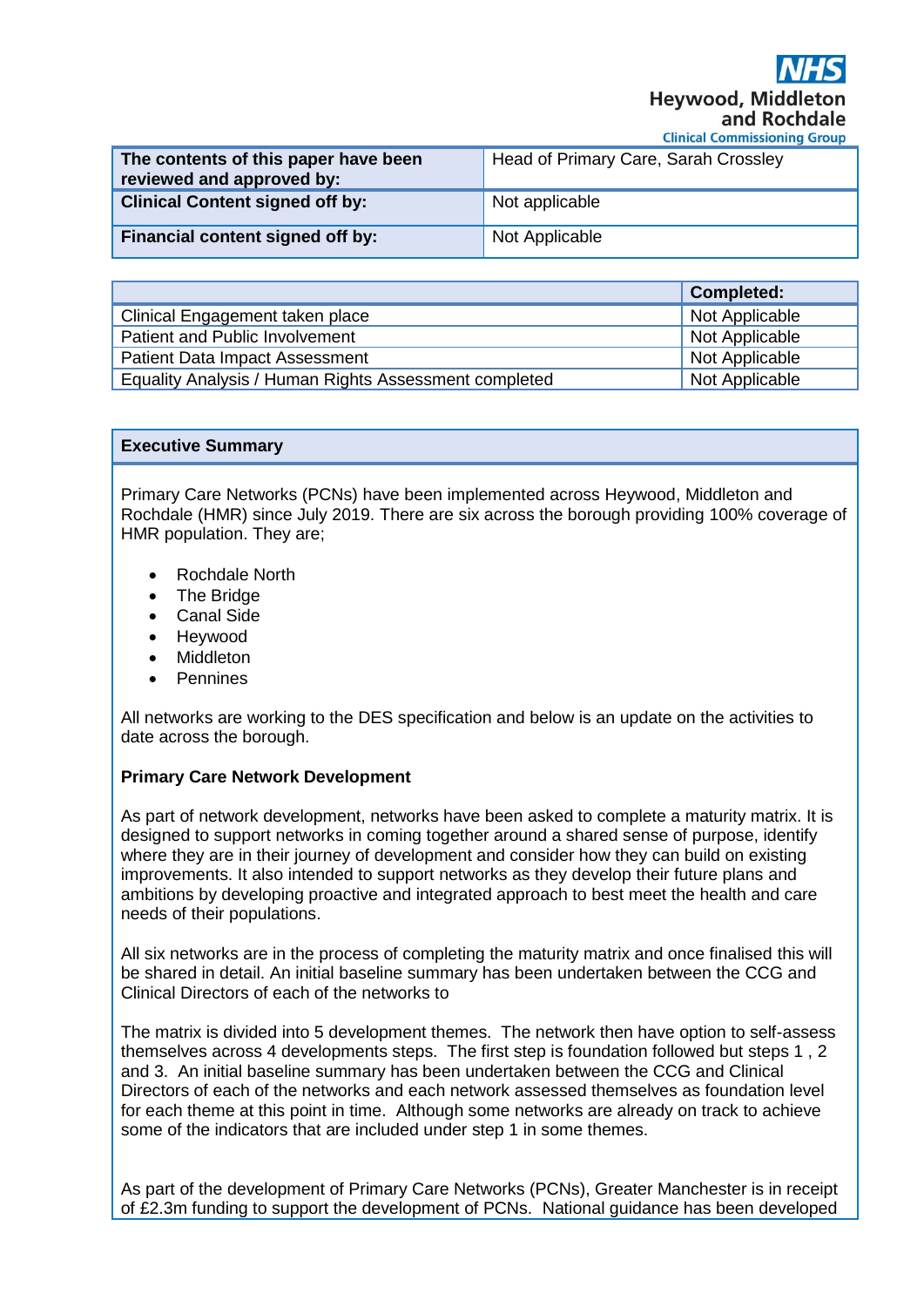

to sit alongside the funds and sets out that the resource this year should be used for two purposes:

- (a) PCN development
- and
- (b) a specific Clinical Director development programme in each STP/ICS.

The intention is to help PCNs make early progress against their objectives – for example supporting much closer and practical collaboration between PCNs and their community partners, including preparatory activity for the forthcoming national service specifications. Each CCG will receive list-based allocation of funding for PCN development element. Networks have also completed a submission to Greater Manchester this week to access development funds. The submission outlines areas in which the networks will utilise the funding to develop the networks, so they are in a state of readiness next year to start delivering the specifications as part of the DES. The areas the networks will be focussing on are;

- Collaborative working engagement with community providers and voluntary sector to develop relationships to move to an integrated way of working
- Development of hub model and managing urgent on the day demand in Primary Care
- Team Building across/within networks building relationships with those practices that haven't worked together before to ensure the networks are as strong as they can be and, in a position, to deliver services from April 2020
- Understanding data and intelligence protected time to come together to understand what the need is and what the vision is going forward for all
- Development of remote working and analytical support
- Development of networks individual visions and how that supports and links into the wider system vision, ensuring that networks also come together and work collectively where appropriate

# **Additional Roles**

Primary Care Networks have access to funding as part of the Network Contract DES to support the recruitment of new staff to deliver health services across the networks. For 2019/20 networks can employ a Clinical Pharmacist and a Social Prescribing Link Worker and be reimbursed for the costs.

All networks have decided to have both additional roles, and both Clinical Pharmacists and Social Prescribing Link Worker's started in October across the borough.

## **Network and Neighbourhood Alignment**

It was recognised during the process of approval of the PCN that three out of the six networks were not coterminous with the existing Integrated Neighbourhood Teams (INTs). Following robust local discussions, it was agreed that further work would take place to further explore opportunities for greater system alignment across HMR and to identify and address any operational challenges that may arise for non-coterminous networks. In order to support this work to date a set of metrics has been develop to monitor progress and a working group has been established with regular meetings between the INTs and PCNs to assess any manage any operational challenges and to inform future planning.

## **Extended Hours**

For the first time in HMR there is now 100% coverage of extended hours across the borough. Currently all practices are offering extended hours, and there is a good mix of face to face and telephone appointments available to patients.